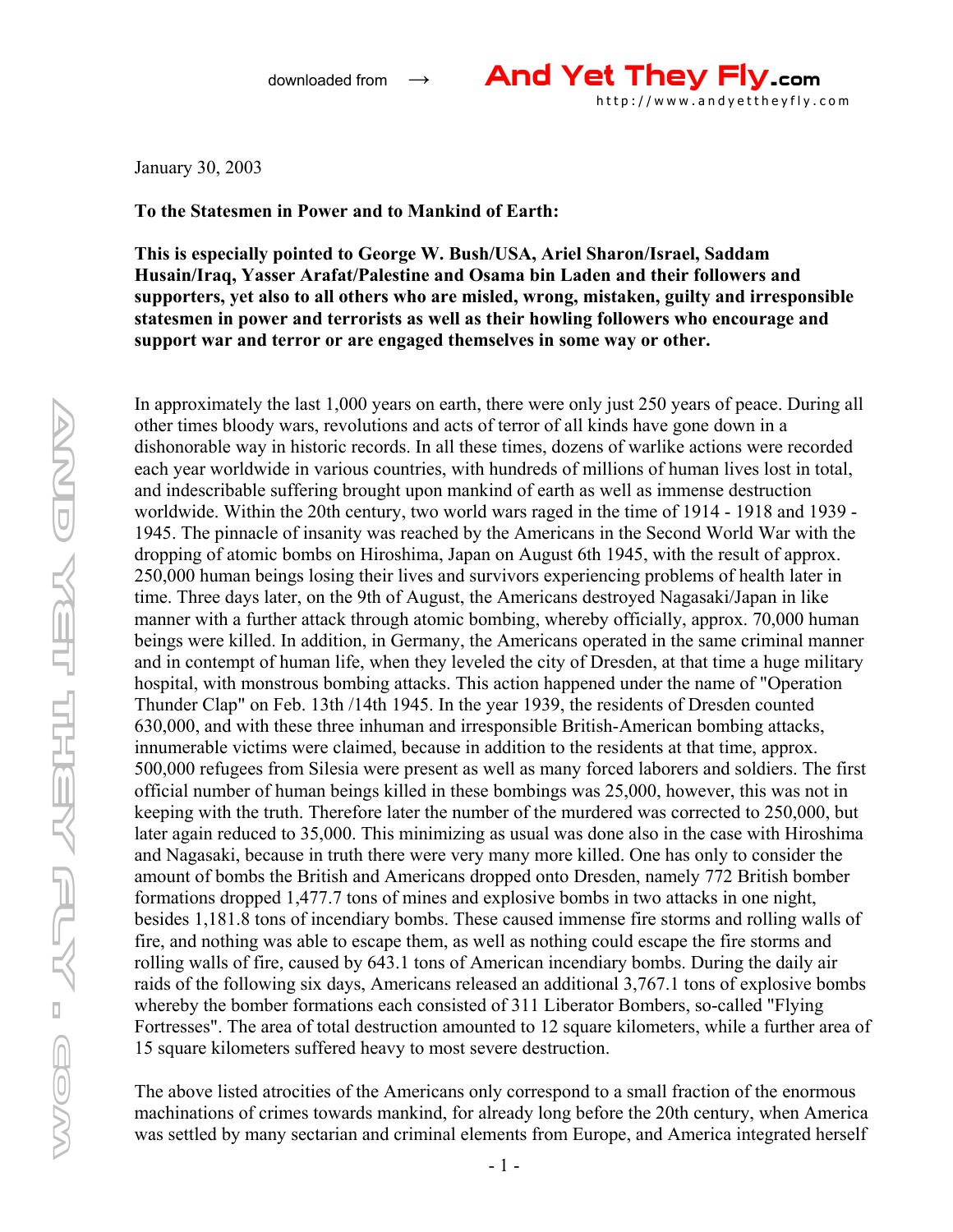

http://www.andyettheyfly.com

into the world as a new state, many atrocities of the Americans against human beings were recorded. One does not have to look very far, but only recollect the almost extinction of the American Indians or the enormous crimes of slavery, when slave traders criminally kidnapped black human beings in Africa and enslaved them in America whereby many thousands were already tortured, tormented and murdered in Africa, or on boats used for transportation of slaves while survivors had to endure a life of the worst enslavement in America if they were not "tarred and feathered" by racists such as the "Ku-Klux-Klan". Not to mention the fact that in the time of slavery, America operated farms for the breeding of slaves where female slaves were brutally raped and impregnated in vast numbers by chosen studs. This was done to produce descendants of slaves as this was a cheaper way than kidnapping them in Africa, and cheaper than the difficult transport to America whereby thousands of slaves were tortured and killed or died at sea miserably through illnesses, epidemics, thirst and hunger. But one also has to take note of all the innumerable secret underhand practices and murders of the American Secret Service that has spread and continues to spread terror all over the world, silencing all those by murder who are courageous enough to disseminate the truth and bring the true common practices of America out into the open. This is a country, that sets herself up to be the World Police and interferes in the affairs of other countries and establishes herself in them, although it is none of her business to be there and as a rule she is unwanted. In this way of operating, the American greed for world control is clearly and distinctly seen, and pursuing this aim of world control, she unscrupulously walks over millions of dead, and sheds the blood of human beings as well as creating unceasing suffering and misery, pain, hardship and destruction and continues to do so. And all this manner of operating continues in endless perpetuation, therefore no end is in sight.

The US-actor Ronald Reagan, later the 40th president of the USA was an evil warmonger. During the Second World War, the 33rd president of the USA, Harry S. Truman ordered the atomic bombing attack on Japan. In the war of Vietnam, for reasons of secret American operations called "US Special War", atrocious war crimes were committed by the American military, that alone by thinking of them, the normal human being was gripped by a surge of naked terror. One has only to remember the massacre of My Lai. As the 41st president of the USA, George H.W. Bush senior, started the first Bush-Gulf War in 1991, and now the second Bush-Gulf War should follow, this time set off by his irresponsible and obviously megalomaniac and infernally stupid son, George W. Bush who in arrogance and self-glorification sets himself up as an omnipotent being, and surpasses by far his progenitor with his war-craving actions. And this irresponsible and young jackanapes contemplating the lives of human beings, even threatens to spark a nuclear scenario in Iraq and consequently this will again cost the lives of hundreds of thousands or even millions of human beings, and this only approx. 3,500 kilometers from Europe, which could certainly be affected in an evil way by such insanity. And what is this all about - on one hand only to get at the oil of Iraq, and on the other hand, to spread the might of American political, economical and military power as well as religious forms. In this connection however, the obvious aspect has to be considered - Islam has to be fought, because it is allegedly not compatible with the sectarianism of Christianity. Thus everything leads towards a religious Bush-War although Islam i.e. the Muslims have not given any reason for America to lead such a war, considering that no account is taken of the minority of the insane terrorists who in their fanaticism are not in command of their mind and reason. And the whole of mankind cowardly looks on at all these machinations of atrocities to mankind and does not undertake anything to break the insanity and greed for power of those who bring about death, suffering, hardship, pain, ruin and destruction to the world and its human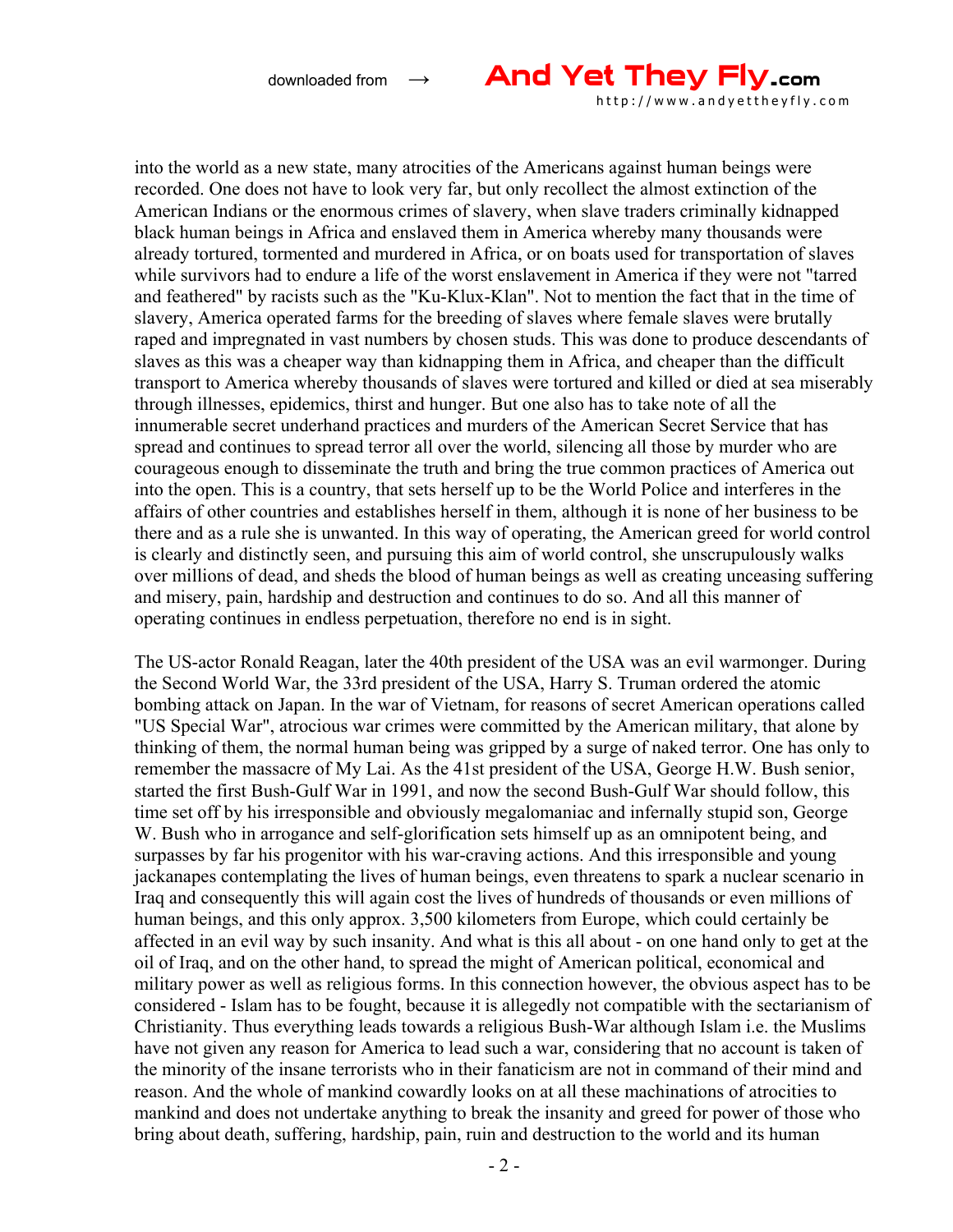

beings. Various states, especially the countries of the EU, join the war cry of Bush with the others. Responsibility and reason concerning the refusal of war is also not to be expected of the UN and the Security Council because they as well howl with the Bush-wolf. Therefore, there will be only very few responsible and reasonable of few states who fight against the machinations of war by the warmongers. But their voices will be drowned by the frightful and cowardly irresponsible, who start the war cry or only vote for it. This unreasonable and irresponsible howling of the statesmen in power and their followers and others agreeing, rests on naked fear and cowardice and is pointing towards Iraq with Saddam Husain representing a threat and danger to the world, while in truth America with her would-be-cowboy Bush junior, really embody the effective danger and threat to the world. The most dangerous terrorism of all comes from America and her president who considers himself a God and master of all things.

Should in fact a clash of weapons occur in Iraq, prodded by the howling for war by Bush, then this can become a reality and the fulfillment of the Henok Prophecies, although the old prophecy says that due to this consequence, the Third World War could in fact break out in the year 2006, whereby it should be said that it depends if this date is taken from the modern calendar of today or according to the time since the birth of Jmmanuel, which then would correspond to the year 2003. Another prophecy speaks of an all-encompassing war in the year 2011. But at the present, the year 2006 has to be considered, because the last decades that have gone by with all the happenings in military and political machinations point towards this time. There were already certain happenings, which were named definitely as early precursors of the Third World Fire - while the present machinations of the irresponsible US president George W. Bush, indicate that this will be the start of the End of Days prophesied since olden times. And this will be a war as mercilessly as never before was led, with nuclear weapons as also with weapons of a biological and such related to radiation and of a chemical kind. The prophecies of old say that such a war will eradicate about two thirds of mankind and create enormous destruction to such an extent that life can barely exist. But the same prophecies also say, that in such a war as never before, the whole world and mankind will be involved, therefore no state and no nation will be spared. Europe as America will be destroyed to a high degree and human beings will die gruesome deaths in vast numbers and only a minority will survive. So it is written in the prophecies, which are being ignored and ridiculed or made fun of and disregarded. And has the time come and the Third World War rages over the earth, then this happens solely through the irresponsible insanity of some statesmen in power as well as their followers - to whom each life of a human being is equally worth nothing as well as nature and the existence of the planet. Moreover many former statesmen in power as well as their followers and supporters who not any longer hold their positions are to be mentioned, they have contributed and helped to bring about the present condition of the completely demolished state of the world, in the way of military, political and economical development. Today the irresponsible statesmen, wanton for power as mainly US president Bush and his followers and supporters, howling along and also the Israeli Ariel Sharon, the Palestinian Yasser Arafat and the Iraqi dictator Saddam Husain, as well as the frightened and cowardly irresponsible statesmen in power of the European states who believe to have to be in league with America to be spared the experience of war. Yet, should the great fire of the Third World War break out, caused by the guilt of America and Israel as well as Iraq and Palestine and all of the terrorists, the howling will be stuck in the throats of all those who howled for war before.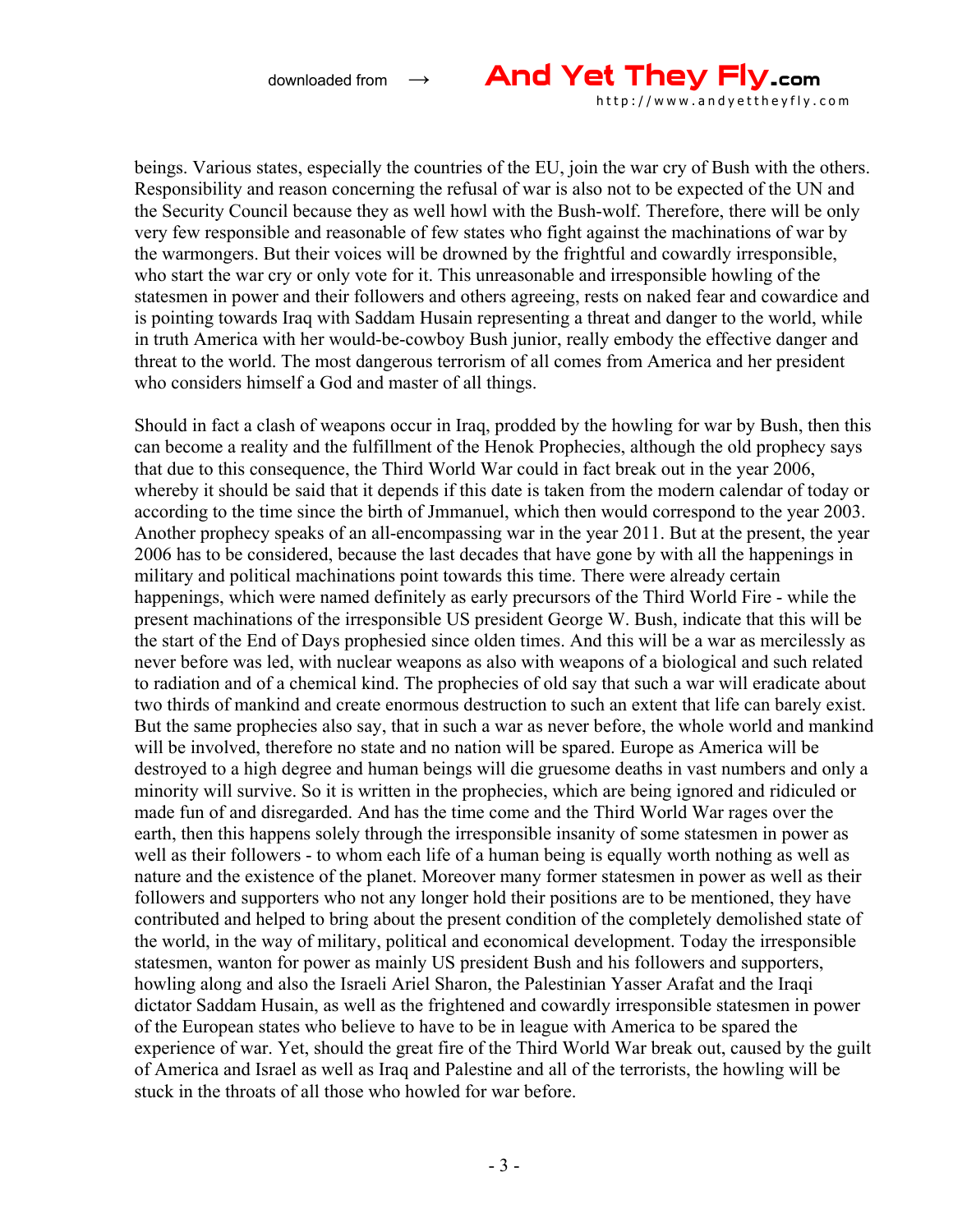

http://www.andyettheyfly.com

All the characters holding the positions of power in states and howl with the great evil wolf called America should not be left in their powerful positions as they neither work for the welfare of their nations, nor work towards a true peace, but in limitless fright and cowardice, indulge in their megalomania, greed for power, their hatred and vengeance. Indeed, these characters have to be removed by the people in due time to prevent even more harm, disaster, ruin, corruption and destruction to the earth and mankind. Yet, there is still time to prevent further disaster and further insanity of warlike and terrorist behavior, if mankind finally defends itself against such irresponsible statesmen and warmongers and drive them out of their powerful positions before they can trigger the final catastrophe. Mankind has yet a last chance to prevent their own as also the world's destruction and the worst happenings since the existence of mankind and let the old prophecies not come true. If everything is directed into the right channels and human beings let reason decide, then the old prophecies cannot be fulfilled. If the broad masses of mankind do not apply this reason, and they do not bring the mighty and powerful to their senses and they are not removed to let reasonable and conscientious strong leaders take over the governing of states, then annihilation is certain.

The root of all evil is America, because of her excesses in regard to her self-appointment to be the World Police, and in respect to her machinations of ambitions in world control which leads to hatred and terror around the world, indeed, especially against America herself as well as to her allies. The more America interferes in foreign affairs and installs herself in foreign states, the greater the hatred becomes towards all and everything that is American... thus, the worldwide terrorism of Osama bin Laden and that of his network, al-Qaeda was born. And this hatred of the terrorists and its connected campaigns of revenge will increase, indeed, completely in relation to the hateful and revengeful actions of America. And this terrorism, which is in balance with the terrorism of America, will likewise contribute largely to the Third World War because everything is hopelessly entangled. Therefore, Osama bin Laden and his followers have to be removed, yet not through American terrorism of a military kind, but through reason. The foundation of reason does not rest on a tremendous rearming of war machinery of America - while she prohibits other states to do the same and forces these states into war by accusing them of being an all-embracing omnivorous World War Power, should they not tow the line America determines. With all possible means to rearm like the devil and to oppress and enslave others to bomb, to annihilate and to destroy everything is in fact the whole wisdom of America, as this has been proved repeatedly since the existence of this state. In that country, no ear is given to the peace-loving minority. How could it be otherwise in a country where wrong comes before right, where the death penalty exists and many innocent people are executed and nobody seems to care, and justice seems to be asleep.

The fact is, as long as America interferes in the affairs of foreign states, sets herself up in them and continues to play the World Police and wants to devour and swipe the whole world and its peoples - as long as this is so, there will be hatred and terror as well as retaliatory measures and measures of revenge against America and her followers and supporters. Calmness, freedom, and peace can become a path to reality only then when America withdraws from the world and disappears out of all countries where she has set herself up in a military, political, religious and economical manner. She has likewise to surrender her grand airs of world control as also the madness to think she has to be the World Police. Thus America has to develop herself in such a way that she does not any more tolerate warmongering elements in the government of her state and within her people, as this also has to happen in Israel, Iraq and in the state of Palestine. Also, Sharon, Arafat, and Saddam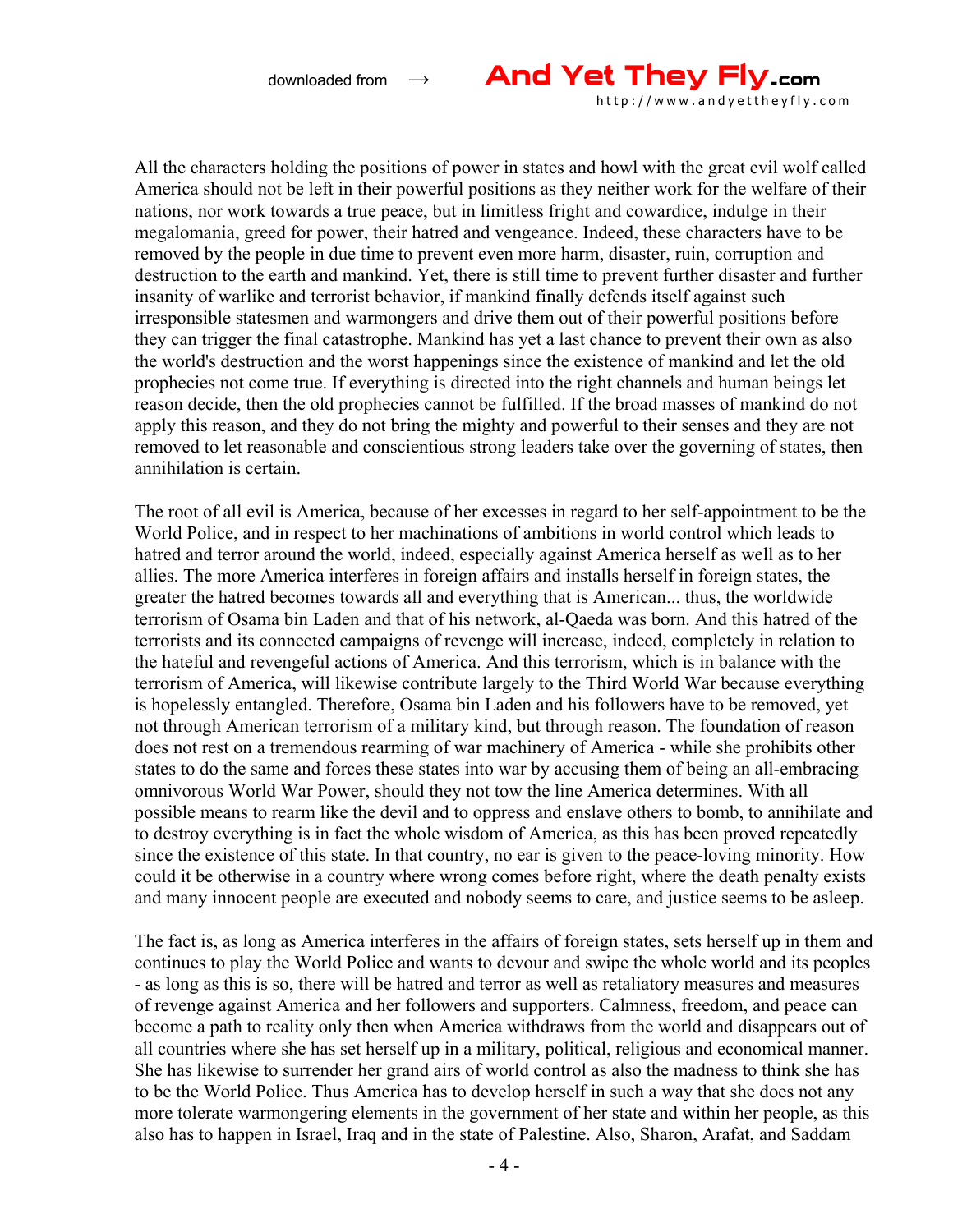

http://www.andyettheyfly.com

Husain as George W. Bush must be removed from their positions of power in their states as all of the other statesmen in power who are responsible for injustice, treason, terror, capital punishment, suicide commandos, political murder, secret service murder etc., and they who abuse their power. Only a mankind united can guarantee a procedure for the removal of the wrong, criminal, irresponsible, power-hungry, inconscientious, warmongering, cowardly, hateful, revengeful, and self-glorifying statesmen in power and their followers etc. from their positions and guarantee the prevention of the ever threatening Third World War with the potential of death, destruction, misery and terror as never before seen since the existence of the earth and its human beings. Therefore, human beings of earth, throw those statesmen out of their positions who are irresponsible, criminal, who commit treason and are without dignity and honor, and replace them with human beings who take over the leadership of state in a responsible manner and work for the well-being and true peace and the preservation of the planet earth. Indeed, such human beings are rarely to be found, yet with good will, reason, understanding and patience they can be found; and they have to be found and put in charge of the positions in state leadership because they alone guarantee the effective well-being and the continued existence of mankind on earth and its world. Only such human beings will be able to create true freedom, true peace, and actual unity among the whole population of earth. Yet, the powers that will lead the state have to be in effect modest, selfless, honest to be in such a position of power, and have to respect the life of each human being and of any other form of life and respect nature and the existence of the planet. Quetzal spoke in this manner already in a conversation on December 31st, 1988 whereby the following was said:

**Quetzal:** Officially, you should publish them (the Henok Prophecies) after January 1st, 2003. It will then be the moment in time when you shall make an appeal to the rulers of the earth, warning them that the Third World War threatens if worldwide political peaceful ways are not chosen and adopted immediately. At the same time you shall also indicate that the great threat comes especially from America, Israel, Iraq and Palestine, whereby especially America will be the greatest evil that wants to settle in all states worldwide in a military and economical manner, and these are the reasons among others that especially in the Islamic world, great and mighty organizations of terror develop which prepare for death, horror, ruin and destruction all around the world, but especially aim at America, whereby also many other countries will be affected. Yet, also Israel and Palestine as well as Iraq will be involved in this bad game although most of the guilt for this evil will be found in the warmongering and war-leading ringleaders George W. Bush, Yasser Arafat, Saddam Husain, and Ariel Sharon as I explained already at earlier times. Will there not be a turn for the better in the beginning of the millennium, the prophecy according to Henok will come true that the Third World War in the year 2006 will take place and two thirds of mankind will lose their lives. And all this, because immense deadly weapons will be used, such as biological and chemical, as well as nuclear and such related to radiation. With that, a catastrophe will befall the Earth and mankind as never before was and never will be again. Yet mankind can still win if reason and common sense is the highest objective, and all the irresponsible powerful in states and their followers and supporters are relieved of their positions and are replaced with responsible human beings, who use their leading positions solely for the well-being of mankind and therefore also for true peace and for the actual freedom. The irresponsible and criminal elements, who are powerful and self-glorifying, as well as their followers who cry for war and terror, have to be removed immediately by the people and indeed, in the near future when, as I already mentioned earlier, the irresponsible and powerful of America, Israel, Palestine, and Iraq, despising human lives, are involved in their deadly and destructive insanity. Naturally, many